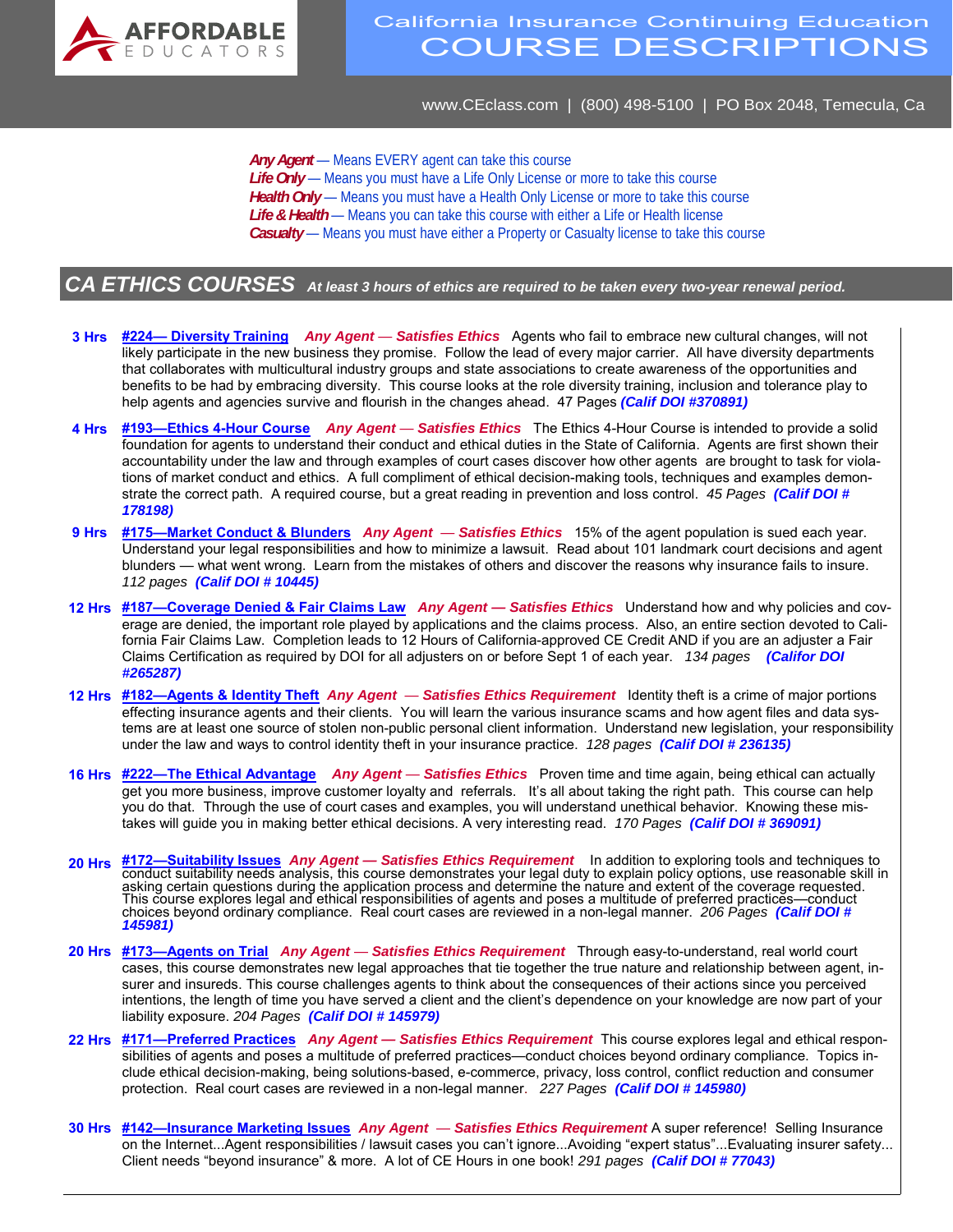## *SPECIAL LIFE & HEALTH COURSES Includes Long Term Care & Annuity Training*

- **4 Hrs #204—Annuity 4-Hour Suitability Course** *Life Only Required refresher course every two-year renewal.* By taking this course, you will be able to identify inappropriate advertising when selling annuity products to seniors over age 65 as well as define and identify prohibited sales practices for annuities in general. Students will understand the unethical nature of pretext interviews and unnecessary replacement. 54 Pages *(Calif. DOI #281009)*
- **4 Hrs #205—Annuity 4-Hour Contracts Course** *Life Only Required refresher course every two-year renewal.*The Annuity 4-Hour Contracts Course is intended to be taken every renewal period as a refresher to the initial 8-Hour Annuity requirement.. Agents will learn annuity policy construction including SB 1065, SB 620 and SB 483 legislation. Also, what you need to know about California specific waivers, settlement options, surrenders, advertising requirements and suitability with an emphasis on marketing annuities to seniors . *55 Pages / 15 exam questions (Calif DOI # 283870)*
- **4 Hrs #192—Anti-Money Laundering** *Life Only* The Patriot Act and it's Reauthorization in 2005 created new rules concerning terrorist money laundering activities. Insurance companies are now obligated to create anti-money laundering policies and agents must be "integrated" in the program, through training, to assess money laundering risks associated with insurance transactions and identifying potential "red flags". This course is State of California approved and complies with HR 3199 anti-money laundering training for insurance agents. *45 Pages (Calif DOI # 185978)*
- **8 Hrs #201—Annuity 8-Hr Training Course** *Life Only Required To Sell Annuity Products* Our Annuity 8-Hour Training Course provides the necessary certification agents need to sell annuity products in the State of California. Once completed,<br>you will have a thorough understanding of annuity contracts and benefits, tax treatment and the
- **8 Hrs #213—Calif Long Term Care** *Life & Health Required To Sell Long Term Care Insurance and every renewal period* All state required content is provided, but we also show how it applies. The goal is for you to grasp the many consumer protection issues and come away knowing how this complicated product works *173 Pages (Calif DOI # 299570)*
- **8 Hrs #228—Senior Health Insurance** *Health Agents Only* Over 10,000 people will turn 65 every day for the next 20 years! As the number of seniors surge, more will need help with their healthcare options. While original Medicare is the prominent<br>choice, there are a variety of options and supplemental plans to navigate. As this course will d *Pages (Calif DOI #381051)*

## *SPECIAL PROPERTY & CASUALTY COURSES*

- **3 Hrs #190—Flood Insurance Required Training** *Casualty Agents Required to be taken by P&C Agents selling flood insurance through the NFIP.* Complies with Section 207 of the Flood Insurance Reform Act of 2004 requiring all producers selling flood insurance policies under the National Flood Insurance Program (NFIP) to be properly trained and educated about the NFIP to ensure producers best serve their clients. Discusses flood policy construction with emphasis on the NFIP Program, including Standard and Preferred Risk, Claims and a valuable Frequently Asked Questions on writing this unique coverage. *The failure to comply with this continuing education requirement may jeopardize a producer's authority to write insurance through the NFIP. 50 Pages (Calif DOI # 194147)*
- **3 Hrs #186—Homeowbners Insurance Valuation Required Training** *Casualty Agents Required to be taken by ALL agents selling Homeowners Insurance.* Section 1749.85 of the California Insurance Code requires ALL Fire and Casualty and Personal Lines agents to have "specific knowledge in the proper methods of estimating the replacement value of structures. . . . ". **Agents who negotiate or sell homeowners insurance** are required to take a special three hour Homeowners Insurance Valuation Course in order to understand the elements of home values and make appropriate recommendations to their customers. *This is a one-time course requirement. 51 Pages (Calif DOI #253147)*
- **5 Hrs #220—Pet Coverage** *Casualty Agents* Homeowner policies have gaps that exclude pets. These gaps can cause a claim to be denied or allow a policy to be voided. Don't let this happen to your clients. Most of them have pets and it is important for you to be aware of policy shortcomings. Find out what current homeowner policies miss so you can help fill voids or add a stand alone pet coverage policy. Pet coverage is also becoming popular as pet health care costs are rising at alarming rates. Be te hero your clients expect! *63 Pages (Calif DOI #368612)*
- **5 Hrs #223—Insuring Antiques & Collectibles** *Casualty Agents* Most agents need additional training to learn the finer points of insuring antiques and collectibles. Especially, since most homeowner policies exclude or limit coverage for collections, fine art and jewelry. To help clients in this special area, you will need to understand the use of floaters, riders and stand alone policies that will keep them covered! This course not only discusses the many options for coverage, but also delves into the many classifications of fine art, coins, guns, antique furniture, rugs and jewelry that many of your clients own. Additional subjects include loss control practices and a good primer on claims. 61 *Pages (Calif DOI #370551)*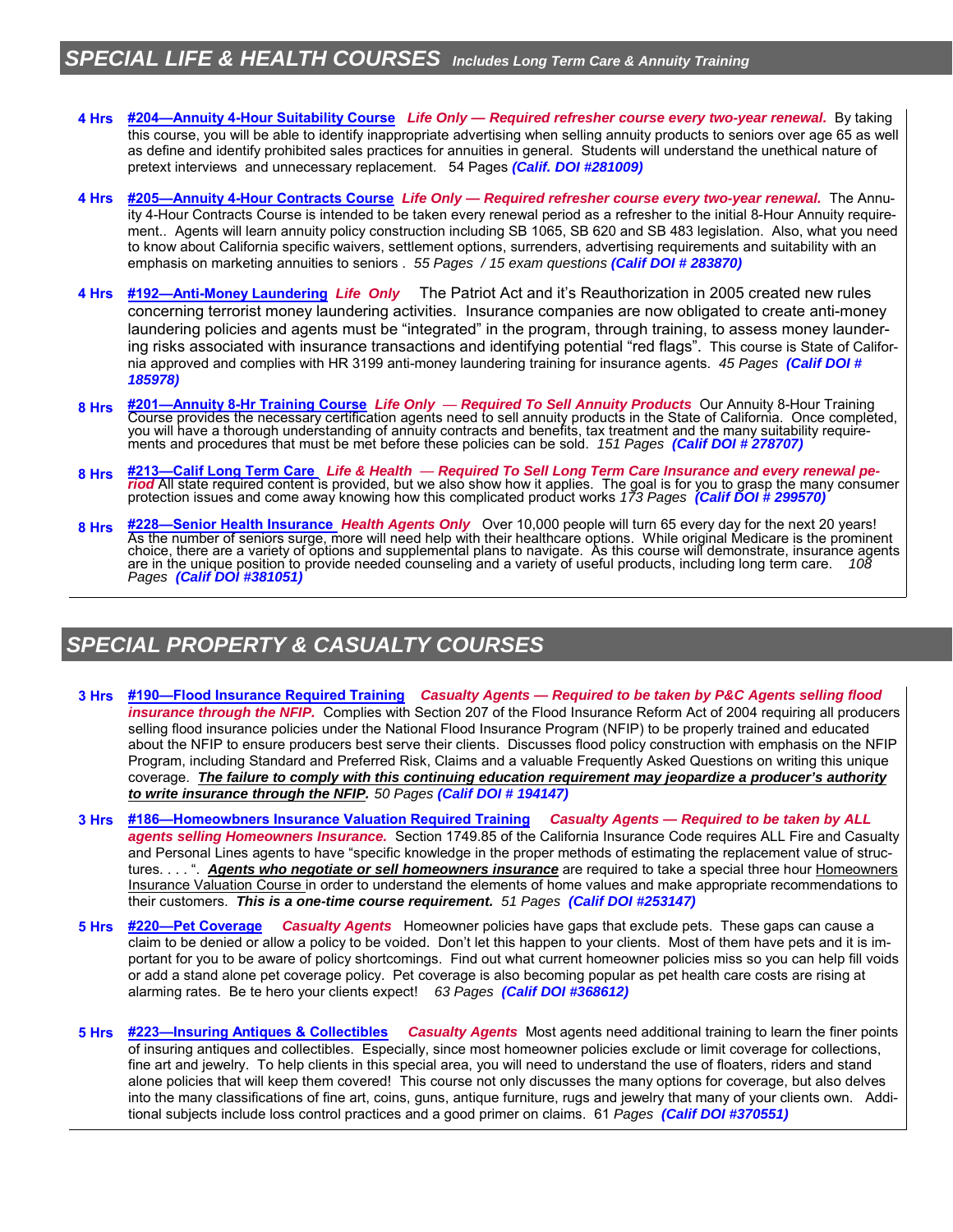- **2 Hrs #226—Voluntary Benefits** *Any Agent* Voluntary Benefits are more than something offered to entice new employees. This is an exciting new specialty offering coverages that many companies consider to be valuable *core benefits* for their employees. The market is very diverse, offering products from health and accident insurance to pet coverage. This course will introduce the many benefit coverage options, help you asses client needs and explain the limitations and exclusions they carry. Agents working in the voluntary benefits area will better serve clients by being licensed in life, health and casualty. *29 Pages. (Calif DOI # 372519)*
- **3 Hrs #196—Return of Premium Life** *Life Only* While the ROP concept is not new, it is being applied in many new areas. As often happens with new product applications, agents are unaware that some or all of their actions in selling ROP may violate consumer and insurance codes. Our course lays the foundation for a better marketing of ROP to reduce future conflicts and client dissatisfaction. Some recent court actions are emphasized. *37 Pages. (Calif DOI # 146158)*
- **3 Hrs #195—Beyond Insurance** *Any Agent*An interesting course on asset protection and multi-entity planning. Specific chapters cover how insurance fails, the need to advise clients "beyond insurance", legal protection issues, creditor access to assets, illegal property transfers, offshore trusts and asset protection planning using multi-entity tools. *28 pages. (Calif DOI # 276447)*
- **4 Hrs #170—Everyday Law for Agents** *Any Agent* A unique course covering familiar and not-so-familiar legal issues that effect agents everyday. Topics include the court system, risk and liability issues, business law, family law, estate law and personal injury. Agency law and insurance law are featured. *52 pages (Calif DOI # 4767)*
- 6 Hrs #146—Estate Planning Primer Life Only A great reference covering estate issues and law with concentration on evalu-<br>ating the estate, the estate plan, tax facts, gifts, wills, trusts and insurance trusts. 52 pages (C
- **8 Hrs #147—Managed Care—** *Health Only* Inside the managed care system. From fundamentals to plan provisions; from Medicare to current trends. *79 Pages (Calif DOI # 93038)*
- **8 Hrs #151—Errors & Omissions Insurance** *Casualty Agents* Managing the liability by understanding tort law, negligence and its cause, fiduciary responsibilities, liability claims and risk avoidance. Liability policy construction and forms and more! *127 pages (Calif DOI # 77044)*
- **8 Hrs #161—Homeowners Insurance** *Casualty Agents* A great primer: From common exclusions to coverage amounts; from endorsements to forms; from flood to claims. *89 Pages (Calif DOI # 95778)*
- 8 Hrs #164—Insurance Underwriting Any Agent Super introduction to the underwriting process and how to submit applications for better processing. *87 Pages (Calif DOI # 107858)*
- **8 Hrs #214—Calif FASTRACK Long Term Care Insur** *Life & Health Required To Sell Long Term Care Insurance and every renewal period.* All state required content is provided, but we tried to also show how it applies. The goal is for you to grasp the many consumer protection issues and come away knowing how this complicated product works. Special case study section gives you practical solutions to approach client needs. *(Calif DOI # 333834)*
- **9 Hrs #153—10 Habits for Long Term Care Agents** *Life & Health This is NOT the required course to sell LTC.*For agents wanting to know more about this very special niche: LTC mechanics PLUS agent responsibilities, understanding boomer and senior markets and motivation. *99 Pages (Calif DOI # 107839)*
- **9 Hrs #155—Property/Casualty Primer** *Casualty Agents* A detailed discussion of 19 classifications . . . Fire, earthquake, homeowners, auto, marine, farm, surety, glass, burglary and more. Plus policy construction and trade practice rules you should know. *104 pages (Calif DOI # 9607)*
- **9 Hrs #156—California Personal Auto** *Casualty Agents* A special look at this personal line: Policy construction, medical payments coverage, uninsured motorist, duties after an accident, ratings and special California rules. *69 pages (Calif DOI # 12804)*
- **9 Hrs #145—Life & Health Skills** *Life & Health* More than the basics!...Policy construction in detail...Popular products discussed...Individual and group plans...Long Term Care...Trade practices...Goofs in advertising...How insurers work...Info<br>sources & more! *95 pages <mark>(Calif DOI # 9183)</mark>*
- **10 Hrs #166—Personal Lines Agent Liability** *Casualty Agents*Personal lines agents have unique responsibilities that cannot be ignored. This course will help agents in this area understand the full extent of their exposure for misconduct, special responsibilities and how to manage client conflicts. Also discussed is why insurance fails and the need to look beyond insurance when appropriate. *114 Pages (Calif DOI # 121418)*
- **12 Hrs #183—Fraud & Fair Claims Law** *Adjusters* ONE COURSE NETS YOU TWO CERTIFICATES! Fraud from the licensee perspective including real life examples and procedures to report it. Also, an entire section devoted to California Fair Claims Law. Completion leads to 12 Hours of California-approved CE Credit AND Fair Claims Certification as required by DOI for all adjusters on or before Sept 1 of each year. *127 pages (Calif DOI # 242427)*
- **13 Hrs #141—Insurance Issues** *Any Agent* A unique "3-topic" course includes 1) Selling insurance on the Internet are you ready?...2) Insurance fraud — do you know the signs?...and 3) History — do you know the "real" origins of your industry? *113 pages (Calif DOI # 12665)*